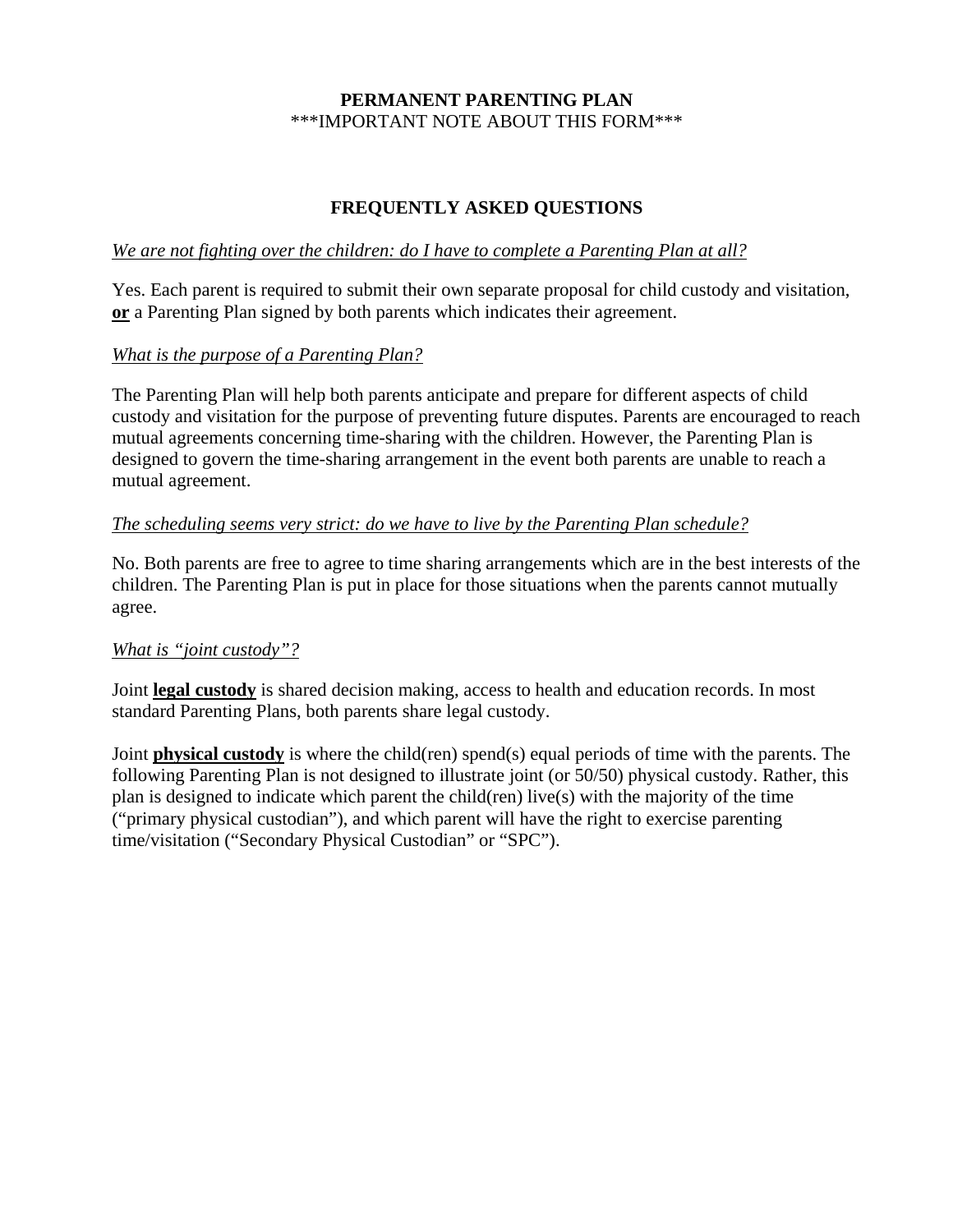# GWINNETT COUNTY SUPERIOR COURT STATE OF GEORGIA

| V.                   | Plaintiff,                                                       | Civil Action<br>File No.:                                                                                                                                                                                                                              |                      |
|----------------------|------------------------------------------------------------------|--------------------------------------------------------------------------------------------------------------------------------------------------------------------------------------------------------------------------------------------------------|----------------------|
|                      | Defendant.                                                       | PERMANENT PARENTING PLAN                                                                                                                                                                                                                               |                      |
|                      | provided, as shown by their signatures at the end of this order. | The parties have agreed to the terms of this plan and this information has been<br>furnished by both parties to meet the requirements of OCGA Section 19-9-1. The<br>parties agree on the terms of the plan and affirm the accuracy of the information |                      |
|                      | This plan has been prepared by the judge.                        |                                                                                                                                                                                                                                                        |                      |
| This Plan:           |                                                                  |                                                                                                                                                                                                                                                        |                      |
|                      | $\Box$ is a new plan.                                            |                                                                                                                                                                                                                                                        |                      |
|                      | $\Box$ modifies an existing Parenting Plan dated                 |                                                                                                                                                                                                                                                        |                      |
|                      |                                                                  | 1.<br><b>MINOR CHILDREN</b>                                                                                                                                                                                                                            |                      |
|                      | The parties share the following minor child(ren):                |                                                                                                                                                                                                                                                        |                      |
| <b>Name of Child</b> |                                                                  |                                                                                                                                                                                                                                                        | <b>Year of Birth</b> |
|                      |                                                                  |                                                                                                                                                                                                                                                        |                      |
|                      |                                                                  |                                                                                                                                                                                                                                                        |                      |
|                      |                                                                  |                                                                                                                                                                                                                                                        |                      |
|                      |                                                                  |                                                                                                                                                                                                                                                        |                      |
|                      |                                                                  |                                                                                                                                                                                                                                                        |                      |

## **2. PHYSICAL CUSTODY**

The Primary Physical Custodian ("PPC") is:

The Secondary Physical Custodian ("SPC") is:

PPC's Initials **Permanent Parenting Plan** SPC's Initials Provided by the Gwinnett Family Law Clinic Rev. May 2016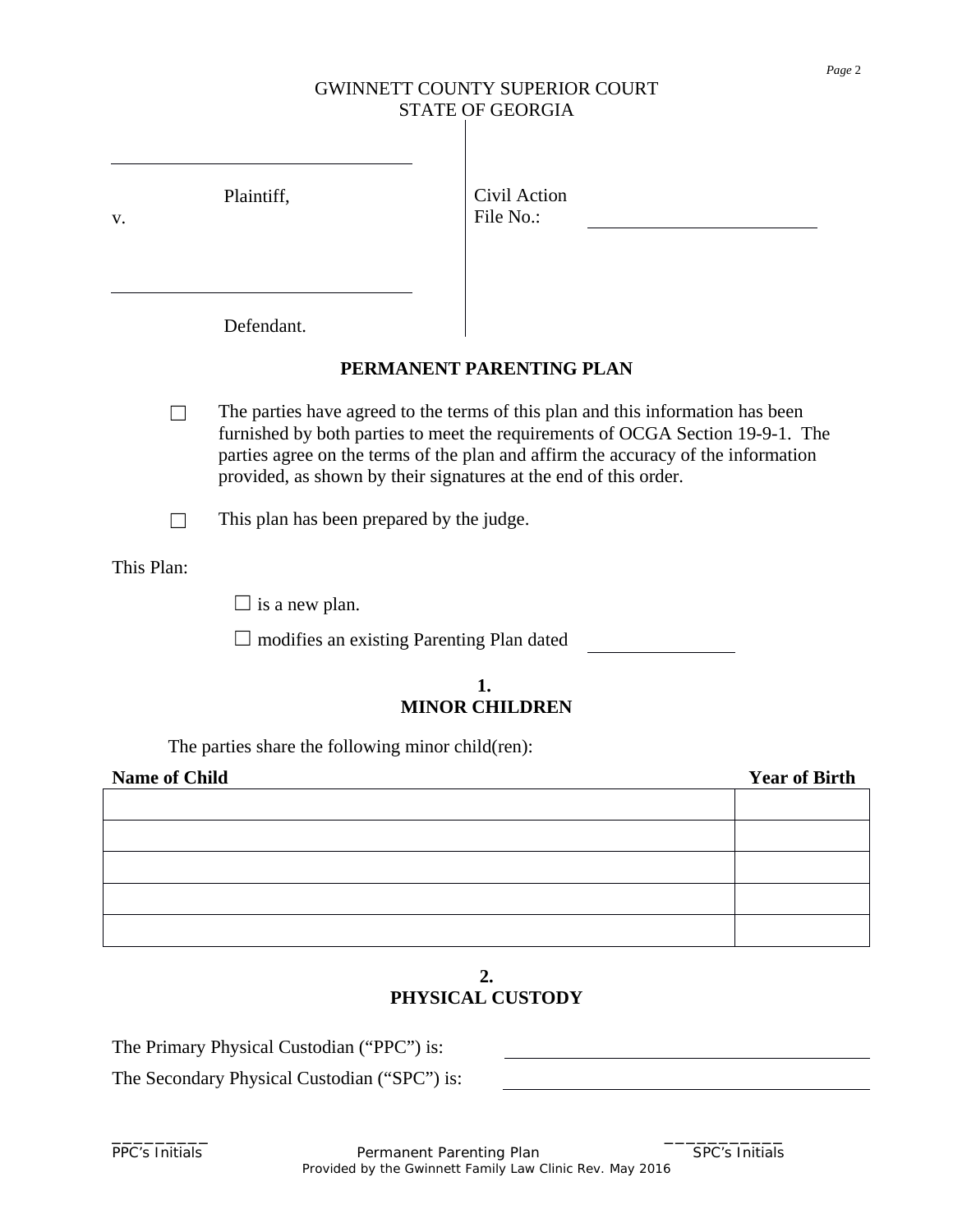$\Box$ Both parties shall share joint physical custody. A detailed schedule is attached as Exhibit "A".

*WHERE JOINT PHYSICAL CUSTODY IS PROPOSED BY THE PARENTS OR ORDERED BY THE COURT, A DETAILED PLAN OF THE LIVING ARRANGEMENTS OF THE CHILD(REN) SHALL BE ATTACHED HERETO AND MADE A PART OF THIS PARENTING PLAN.* **3.**

## **LEGAL CUSTODY AND DECISION MAKING**

## **A. Legal Custody** (decision-making) **shall be as follows:**



with the Primary Physical Custodian Joint decision making as follows:

## **1. Day-To-Day Decisions**

Each parent shall make decisions regarding the day-to-day care of a child while the child is residing with, or in the physical custody of, that parent, including any emergency decisions affecting the health or safety of a child.

## **2. Major Decisions**

|                              | <b>PPC</b> | <b>SPC</b> | Joint                 |
|------------------------------|------------|------------|-----------------------|
| <b>Educational decisions</b> |            |            | $\blacktriangleright$ |
| Non-emergency healthcare     |            |            | V                     |
| Religious upbringing         |            |            |                       |
| Extracurricular activities   |            |            |                       |
|                              |            |            |                       |

## **3. Disagreements**

Where parents elect joint decision making in Section 1(D), directly above, please explain how disagreements for final decision-making will be resolved.

- Primary physical Custodian has final decision making authority. ✔
- $\Box$  The plan detailed below, which must provide a 'tie breaker' method so that a final decision will be promptly made) as follows: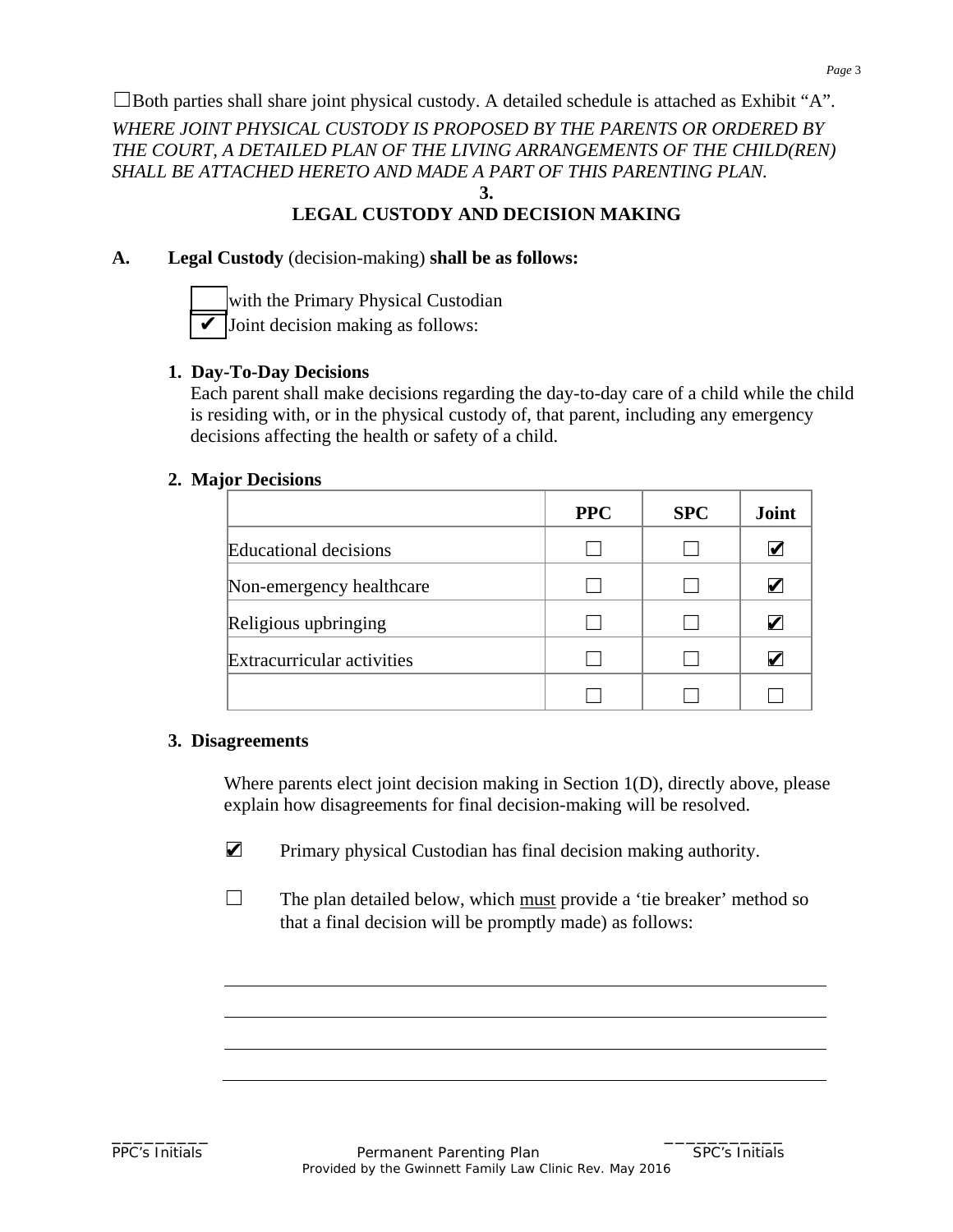#### **4. WEEKDAY AND WEEKEND PARENTING TIME**

## **A. Definitions & Times for Weekend & Weekday Parenting**

For the purposes of this parenting plan, the following definitions and times apply. During the term of this parenting plan the Secondary Physical Custodian shall have at a minimum the following rights of parenting time/visitation *(choose applicable items)*:

#### 1. **Weekend visitation**

|                          | Weekend visitation shall begin on Fridays                                            | $at = 6:00$ | $\square$ a.m. $\square$ p.m.             |
|--------------------------|--------------------------------------------------------------------------------------|-------------|-------------------------------------------|
|                          | Weekend visitation shall end on Sundays                                              | at $6:00$   | $\exists$ a.m. $\blacktriangleright$ p.m. |
|                          | The first and third weekend of each month.                                           |             |                                           |
|                          | The first, third, and alternate fifth weekend of each month.                         |             |                                           |
| $\overline{\phantom{0}}$ | The second and fourth weekend of each month.                                         |             |                                           |
| 2                        | The second, fourth and alternative fifth weekend of each month.                      |             |                                           |
| $\Box$                   |                                                                                      |             |                                           |
| 2. Weekday visitation    |                                                                                      |             |                                           |
|                          | Weekday visitation begins at $\Box$ $\Box$ a.m. $\Box$ p.m. and ends:                |             |                                           |
|                          | at $\_\_\_\_\_\_\_\_\_\_\$ p.m.; <i>or</i>                                           |             |                                           |
|                          | at the designated time when the child(ren) is/are to be returned to school or day    |             |                                           |
|                          | care on the next morning; or                                                         |             |                                           |
|                          |                                                                                      |             |                                           |
|                          |                                                                                      |             |                                           |
|                          | Weekday parenting time/visitation shall be as follows(choose an item):               |             |                                           |
|                          | $\Box$ None.                                                                         |             |                                           |
|                          | $\Box$ Every _____________________(insert day of week) evening.                      |             |                                           |
|                          | $\Box$ Every other _____________________(insert day of week) evening during the week |             |                                           |
|                          | before<br>a non-visitation weekend.                                                  |             |                                           |
|                          |                                                                                      |             |                                           |
|                          | evening.                                                                             |             |                                           |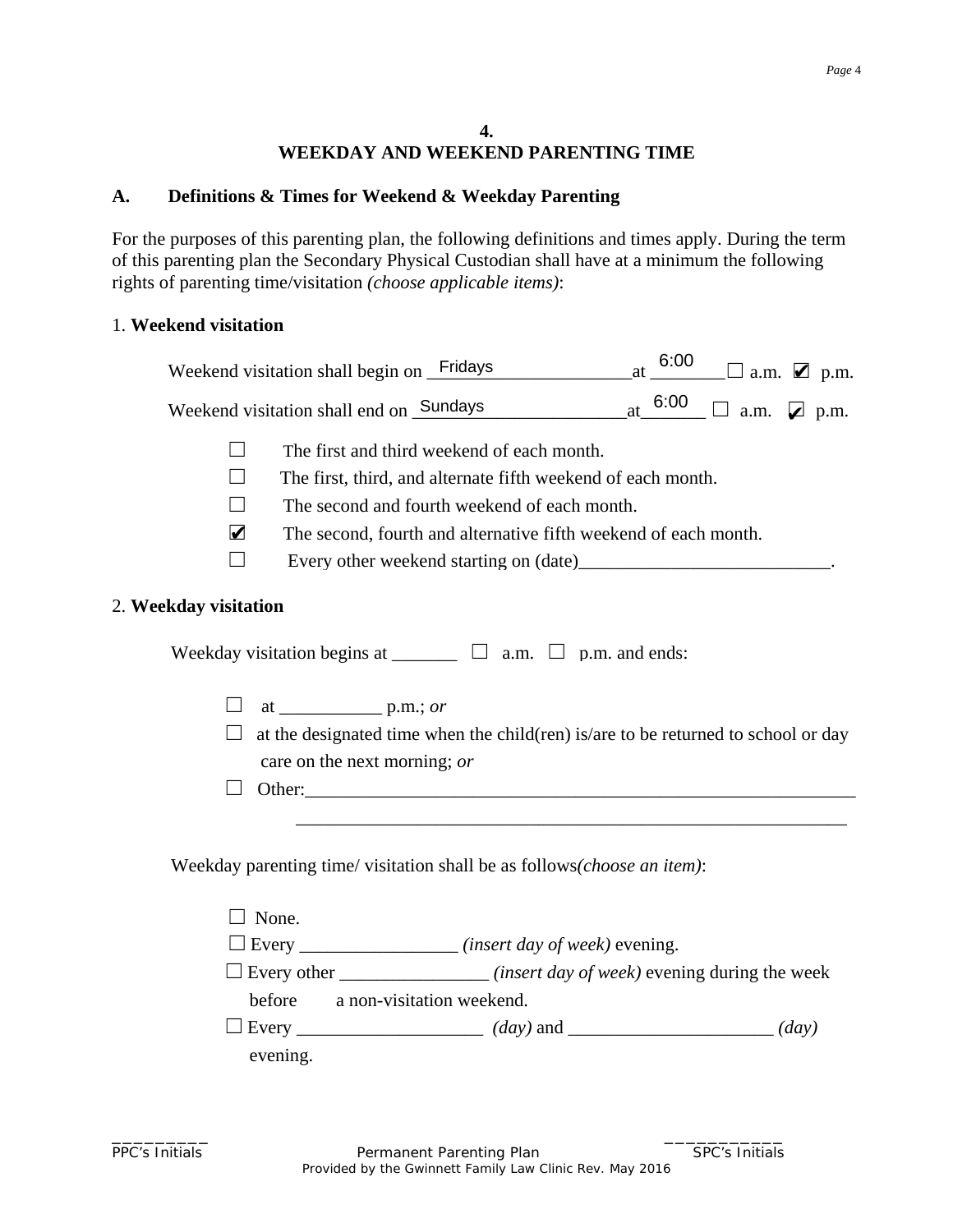$\Box$  Other:

## **B. Make-up time**

In the event any parenting time/visitation set forth herein above is denied the *Secondary Physical Custodian (SPC)* because of any unforeseen emergency or illness, the *Primary Physical Custodian* (PPC) shall promptly notify SPC and the parents shall, at that time, agree to an alternate time for make up time with the child(ren) so as to insure that SPC's total number of days with the child(ren) shall not be decreased. In the event the parents cannot agree at that time as to the appropriate make-up time, then the SPC's default makeup time shall be the very next 'non-holiday' weekend/weekday thereafter.

\_\_\_\_\_\_\_\_\_\_\_\_\_\_\_\_\_\_\_\_\_\_\_\_\_\_\_\_\_\_\_\_\_\_\_\_\_\_\_\_\_\_\_\_\_\_\_\_\_\_\_\_\_\_\_\_\_\_\_\_\_\_

#### **3. FALL AND WINTER HOLIDAYS AND VACATION**

The holiday parenting time/visitation schedule takes precedence over the regular parenting time/visitation schedule unless otherwise indicated below.

This schedule shall follow the annual  $\triangledown$  Gwinnett County Public Schools

 ☐ \_\_\_\_\_\_\_\_\_\_\_\_\_\_\_\_\_\_\_\_\_\_\_\_\_\_\_\_\_\_\_\_ published calendar unless otherwise indicated.

- Holidays that fall on Friday include the following Saturday and Sunday.
- Holidays that fall on Monday include the preceding Saturday and Sunday.

## **A. Thanksgiving**

In even-numbered years **Father** shall have the Thanksgiving holiday period. s Father shall have the<br>Mother shall have the<br>nksgiving time period shall begin 6:00

In odd-numbered years\_\_\_\_\_\_\_\_\_\_\_\_\_\_\_\_\_\_\_\_\_\_\_\_\_\_shall have the Thanksgiving holiday period.

The Thanksgiving time period shall begin  $\qquad 6.00$ on Wednesday and shall end at  $6.00$   $\Box$  a.m.  $\Box$  p.m. on Sunday. ■ Gv<br>
<br>
ude th<br>
clude<br>
<br>
hall be<br>
6:00  $\Box$   $\Box$  a.m.  $\Box$  p.m.

\_\_\_\_\_\_\_\_\_\_\_\_\_\_\_\_\_\_\_\_\_\_\_\_\_\_\_\_\_\_\_\_\_\_\_\_\_\_\_\_\_\_\_\_\_\_\_\_\_\_\_\_\_\_\_\_\_\_\_\_\_\_\_\_

\_\_\_\_\_\_\_\_\_\_\_\_\_\_\_\_\_\_\_\_\_\_\_\_\_\_\_\_\_\_\_\_\_\_\_\_\_\_\_\_\_\_\_\_\_\_\_\_\_\_\_\_\_\_\_\_\_\_\_\_\_\_\_\_

 $\Box$ Other beginning/end times for Thanksgiving break: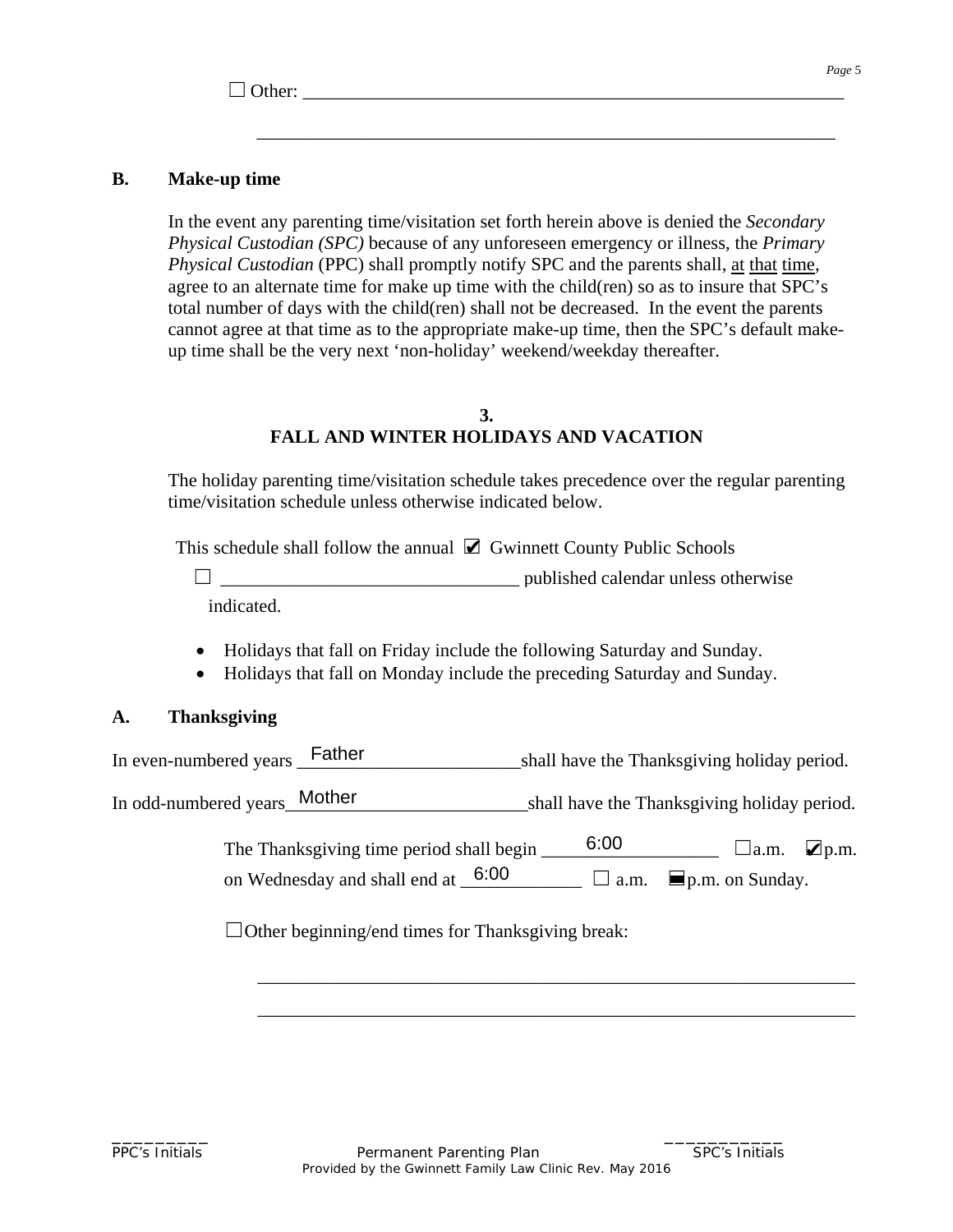#### **B. Winter Vacation**

*(First period begins on the date school is dismissed. The second period begins on the date chosen by the parties and ends on the day before school resumes. The same schedule applies to pre-school age children. The parents shall follow the annual Gwinnett County Public School calendar unless otherwise indicated herein.)*

shall have the first Winter break period and shall have the second Winter Break period in odd-numbered years. In even-numbered years \_Mother

In odd-numbered years\_\_\_\_\_\_\_\_\_\_\_\_\_\_\_\_\_\_\_\_\_\_\_\_\_\_shall have the first Winter break period and shall have the second Winter Break Period in even-numbered years.

## *First Winter Break Period*

| The first Winter Break period begins the day school is dismissed at $\overline{6}$ :00 $\Box$ a.m.       |  |  |  |
|----------------------------------------------------------------------------------------------------------|--|--|--|
| $\mathbf{Z}$ p.m., and shall end $\mathbf{9:00}$ $\mathbf{Z}_{a.m.}$ $\Box$ p.m. on December 26th $\Box$ |  |  |  |

## *Second Winter Break Period*

The second period begins from the day and time indicated above until 6:00 p.m. on the evening before school resumes. Unless otherwise indicated, the parties shall alternate the first and second periods each year.

\_\_\_\_\_\_\_\_\_\_\_\_\_\_\_\_\_\_\_\_\_\_\_\_\_\_\_\_\_\_\_\_\_\_\_\_\_\_\_\_\_\_\_\_\_\_\_\_\_\_\_\_\_\_\_\_\_\_ *\_\_\_\_\_\_\_\_\_\_\_\_\_\_\_*

*\_\_\_\_\_\_\_\_\_\_\_\_\_\_\_\_\_\_\_\_\_\_\_\_\_\_\_\_\_\_\_\_\_\_\_\_\_\_\_\_\_\_\_\_\_\_\_\_\_\_\_\_\_\_\_\_\_\_\_\_\_\_\_\_\_\_\_\_\_\_\_\_\_*

\_\_\_\_\_\_\_\_\_\_\_\_\_\_\_\_\_\_\_\_\_\_\_\_\_\_\_\_\_\_\_\_\_\_\_\_\_\_\_\_\_\_\_\_\_\_\_\_\_\_\_\_\_\_\_\_\_\_ *\_\_\_\_\_\_\_\_\_\_\_\_\_\_\_*

*\_\_\_\_\_\_\_\_\_\_\_\_\_\_\_\_\_\_\_\_\_\_\_\_\_\_\_\_\_\_\_\_\_\_\_\_\_\_\_\_\_\_\_\_\_\_\_\_\_\_\_\_\_\_\_\_\_\_\_\_\_\_\_\_\_\_\_\_\_\_\_\_\_*

\_\_\_\_\_\_\_\_\_\_\_\_\_\_\_\_\_\_\_\_\_\_\_\_\_\_\_\_\_\_\_\_\_\_\_\_\_\_\_\_\_\_\_\_\_\_\_\_\_\_\_\_\_\_\_\_\_\_ *\_\_\_\_\_\_\_\_\_\_\_\_\_\_\_*

*\_\_\_\_\_\_\_\_\_\_\_\_\_\_\_\_\_\_\_\_\_\_\_\_\_\_\_\_\_\_\_\_\_\_\_\_\_\_\_\_\_\_\_\_\_\_\_\_\_\_\_\_\_\_\_\_\_\_\_\_\_\_\_\_\_\_\_\_\_\_\_\_\_*

\_\_\_\_\_\_\_\_\_\_\_\_\_\_\_\_\_\_\_\_\_\_\_\_\_\_\_\_\_\_\_\_\_\_\_\_\_\_\_\_\_\_\_\_\_\_\_\_\_\_\_\_\_\_\_\_\_\_ *\_\_\_\_\_\_\_\_\_\_\_\_\_\_\_*

*\_\_\_\_\_\_\_\_\_\_\_\_\_\_\_\_\_\_\_\_\_\_\_\_\_\_\_\_\_\_\_\_\_\_\_\_\_\_\_\_\_\_\_\_\_\_\_\_\_\_\_\_\_\_\_\_\_\_\_\_\_\_\_\_\_\_\_\_\_\_\_\_\_*

\_\_\_\_\_\_\_\_\_\_\_\_\_\_\_\_\_\_\_\_\_\_\_\_\_\_\_\_\_\_\_\_\_\_\_\_\_\_\_\_\_\_\_\_\_\_\_\_\_\_\_\_\_\_\_\_\_\_ *\_\_\_\_\_\_\_\_\_\_\_\_\_\_\_*

*\_\_\_\_\_\_\_\_\_\_\_\_\_\_\_\_\_\_\_\_\_\_\_\_\_\_\_\_\_\_\_\_\_\_\_\_\_\_\_\_\_\_\_\_\_\_\_\_\_\_\_\_\_\_\_\_\_\_\_\_\_\_\_\_\_\_\_\_\_\_\_\_\_.*

 $\Box$  Other agreement of the parents/order of the court: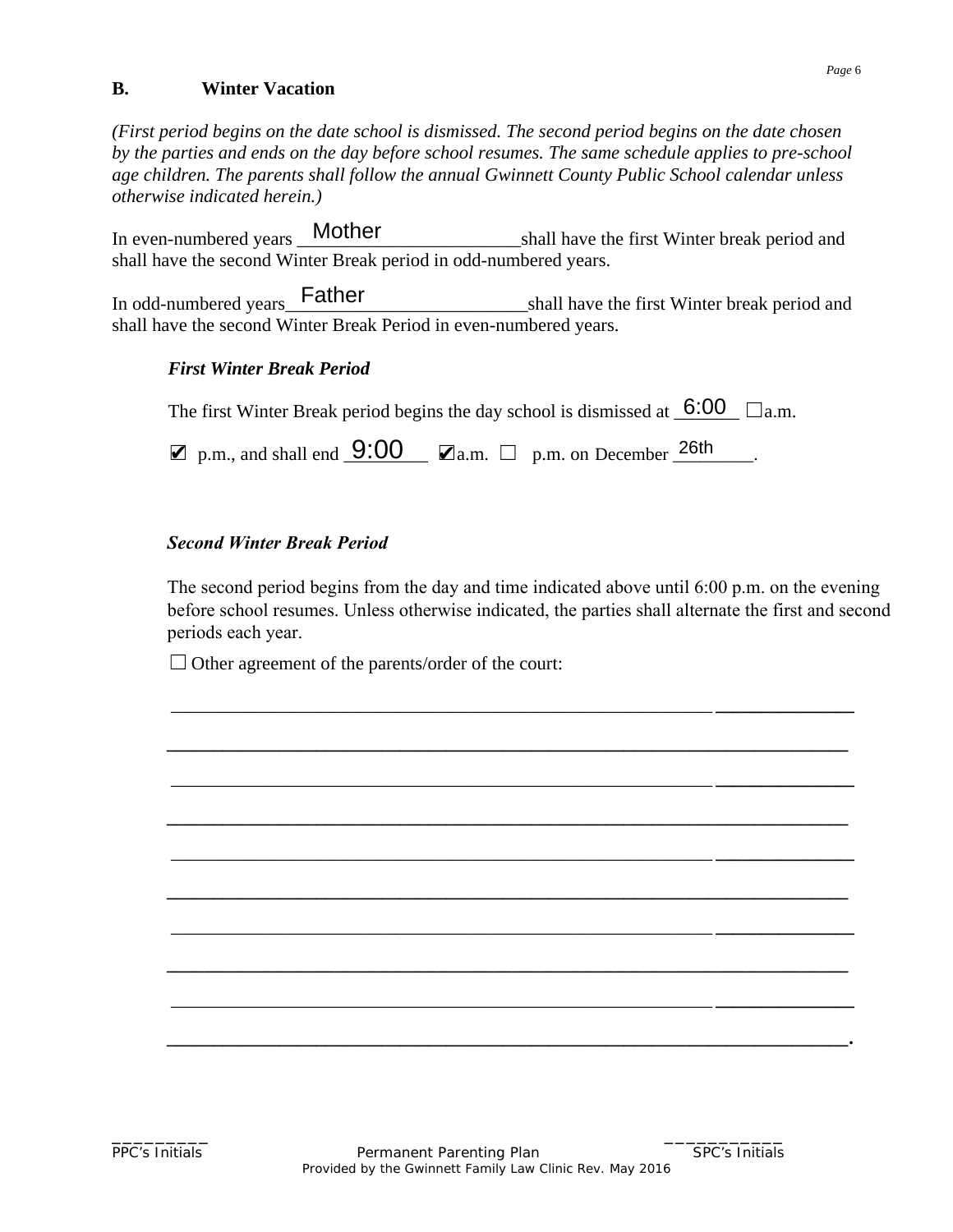## **4. SPRING AND SUMMER VACATION PERIODS**

**A. Spring Break** *The parents shall follow the annual Gwinnett County Public School calendar unless otherwise indicated herein.*

Consecutive days during the month(s) of March or April when the traditional school year calendar has a one week holiday period. (May include and supersede Easter Sunday in certain years.)

Other definition:

The spring/summer parenting time/visitation schedule takes precedence over the regular parenting time/visitation and holiday parenting time/visitation schedule unless otherwise indicated below.

# **Odd-numbered years** Parent who has Spring Break**:** Begins on the day school ends at (time): Ends on Sunday before school resumes at (time): **Even-numbered years** Parent who has Spring Break**:** Begins on the day school ends at (time): Ends on Sunday before school resumes at (time):

 $\Box$ The day-to-day schedule applies for Spring Break each year

#### **B. Summer Vacation (**Define summer vacation period)

Summer break consists of the weeks during the months of June, July and August from when the traditional school ends until the beginning of the traditional school year.

 $\Box$ Other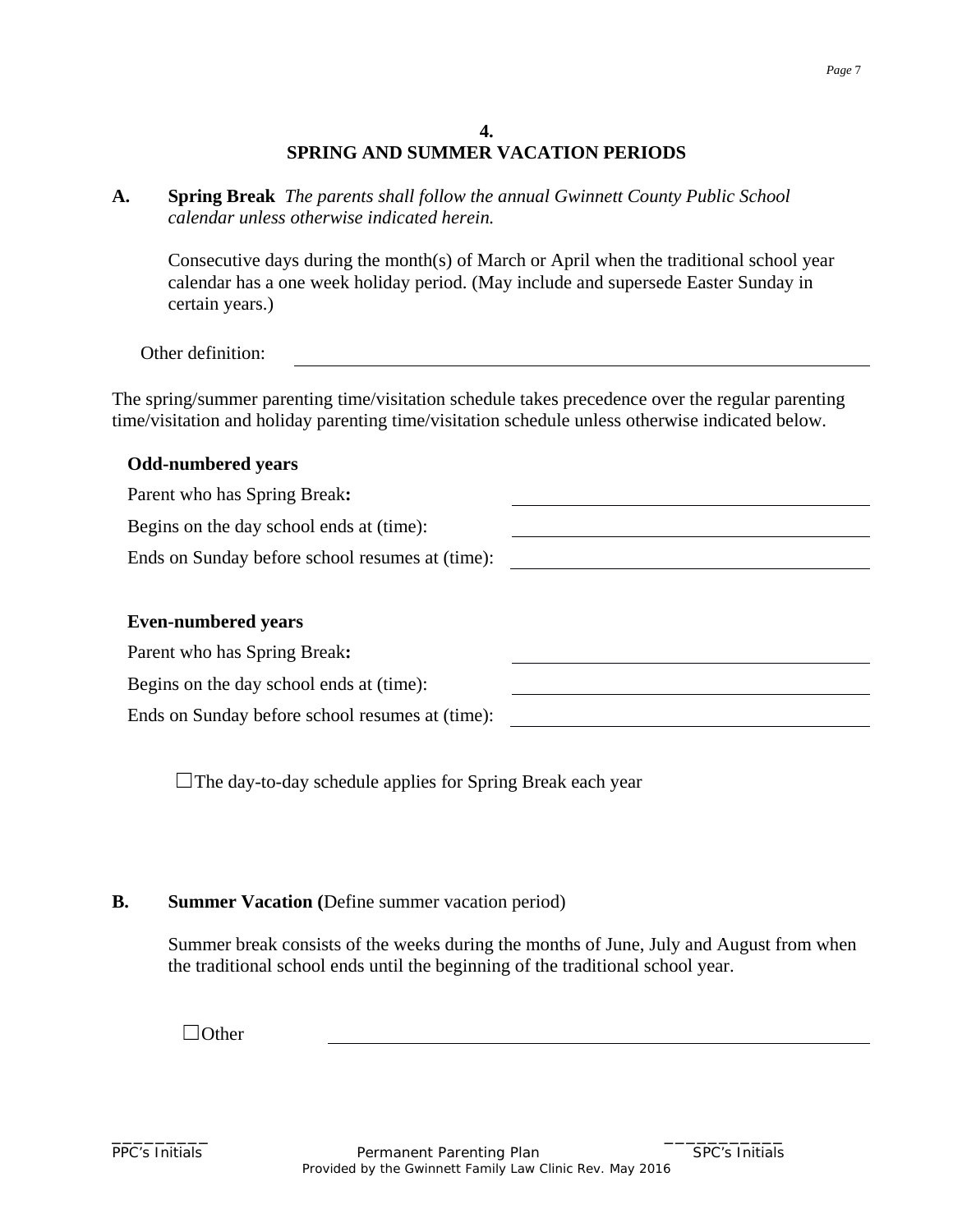|   | Page 8                                                                                                                                                               |
|---|----------------------------------------------------------------------------------------------------------------------------------------------------------------------|
| Ø | Each parent will choose their summer vacation time every year (complete Option 1)<br>below)                                                                          |
|   | Each parent will have summer vacation with the children at the same time every year<br>(complete Option 2 below)                                                     |
|   | There will be no summer vacation time; the regular schedule will apply (do not<br>complete either Option below)                                                      |
|   | Each parent has the right to have sole and exclusive summer vacation time with the<br>child(ren) which supersedes other weekend and other parenting time/visitation. |

## *OPTION 1: Summer Vacation Period Chosen Annually*

The plan incorporates the duty to give advance notices, effect of failure to give timely notice and summer vacation times periods to be chosen on a year to year basis.

|                                                                                               | <b>Primary Physical Custodian</b>                                                                       | <b>Secondary Physical</b><br><b>Custodian</b>              |
|-----------------------------------------------------------------------------------------------|---------------------------------------------------------------------------------------------------------|------------------------------------------------------------|
| Advance notice shall be given<br>no later than:                                               | April 15th                                                                                              | April $1st$                                                |
|                                                                                               | (Intent of this advance notice provision requires that the parents coordinate their respective vacation |                                                            |
|                                                                                               | plans and any summer camp/extracurricular activities for any child.)                                    |                                                            |
| <b>Failure to give notice:</b>                                                                | Then SPC has first<br>priority to select his/her<br>weeks.                                              | Then PPC has first<br>priority to select his/her<br>weeks. |
| <b>Amount of time shall be</b><br>inclusive of weekend times<br>with that parent and shall be | A period of                                                                                             | A period of                                                |
| consecutive                                                                                   | 2<br>weeks                                                                                              | weeks                                                      |
|                                                                                               | <b>Z</b> Failure to give notice by the established date means that if the parent later chooses to       |                                                            |

- exercise summer vacation time, he/she must give at least 2 weeks advance notice to the other parent and is subject to the other parent's existing plans for the children
- The Secondary Physical Custodian's vacation time may not be scheduled during the first seven days following the end of the school year or during the final seven days before the beginning of the school year.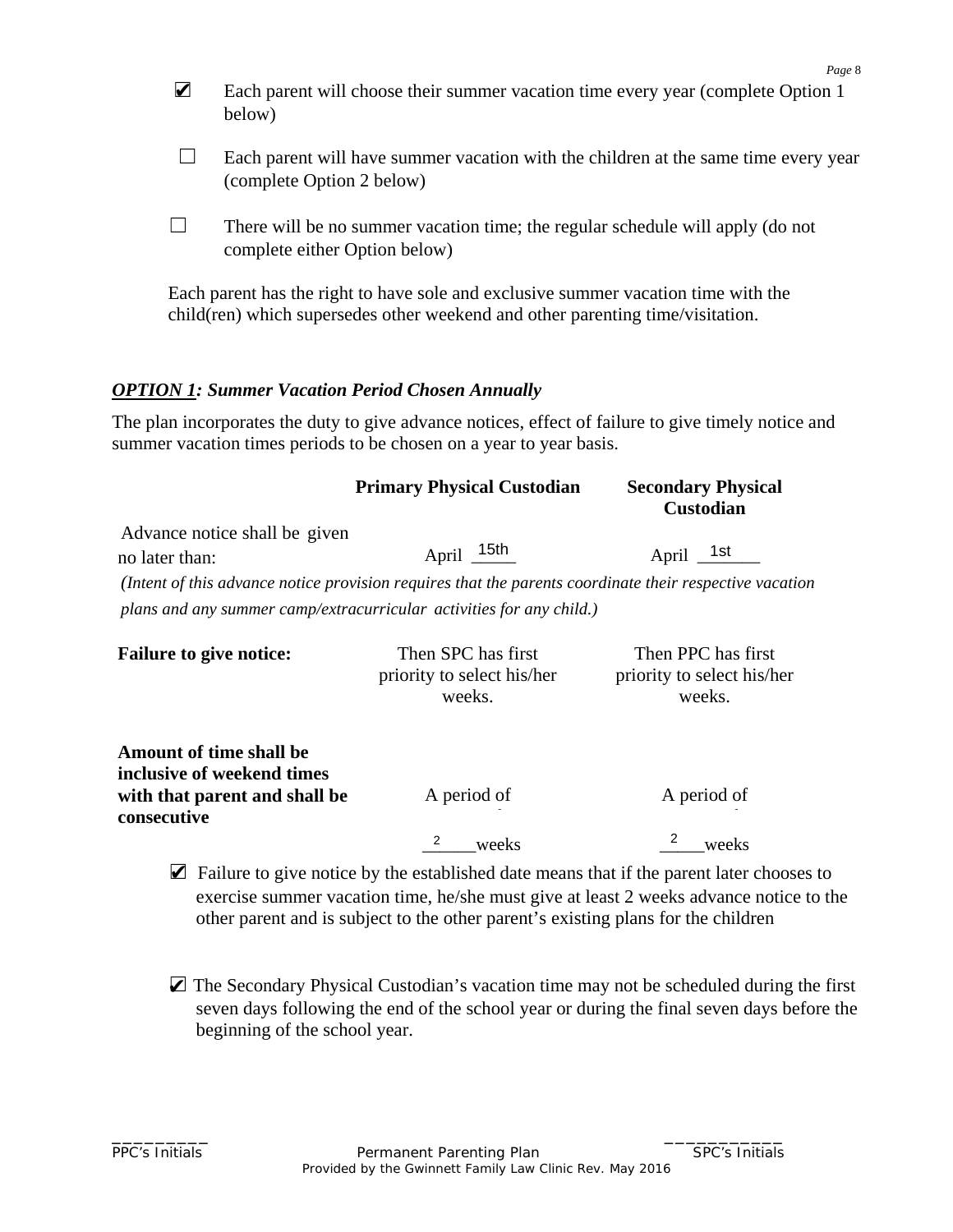$\Box$  When the child(ren) is/are with a parent for an extended parenting time/visitation period (such as more than customary vacation time during the summer), the other parent shall be entitled to visit with the child(ren) during this extended period, which is defined as a period of more than weeks. In such event, then weekend visitation on the same rotating schedule as this parent would typically have during the school year when the child(ren) reside with that parent.

## ☐**OPTION 2: Fixed Summer Vacation Annually**

[do not complete if you selected Option 1 above

| PRIMARY PHYSICAL CUSTODIAN'S SUMMER VACATION              |                                                |  |  |  |
|-----------------------------------------------------------|------------------------------------------------|--|--|--|
|                                                           | <b>Vacation Ends</b><br><b>Vacation Begins</b> |  |  |  |
| <b>Month of the Year</b>                                  |                                                |  |  |  |
| Week of the Month (1st, 2nd,<br>$3rd$ , 4 <sup>th</sup> ) |                                                |  |  |  |
| Day of the Week                                           |                                                |  |  |  |
| Time of the Day                                           |                                                |  |  |  |

| <b>SECONDARY PHYSICAL CUSTODIAN'S SUMMER VACATION</b>          |                                                |  |  |
|----------------------------------------------------------------|------------------------------------------------|--|--|
|                                                                | <b>Vacation Begins</b><br><b>Vacation Ends</b> |  |  |
| <b>Month of the Year</b>                                       |                                                |  |  |
| Week of the Month (1st, 2nd,<br>$3^{\text{rd}}, 4^{\text{th}}$ |                                                |  |  |
| Day of the Week                                                |                                                |  |  |
| Time of the Day                                                |                                                |  |  |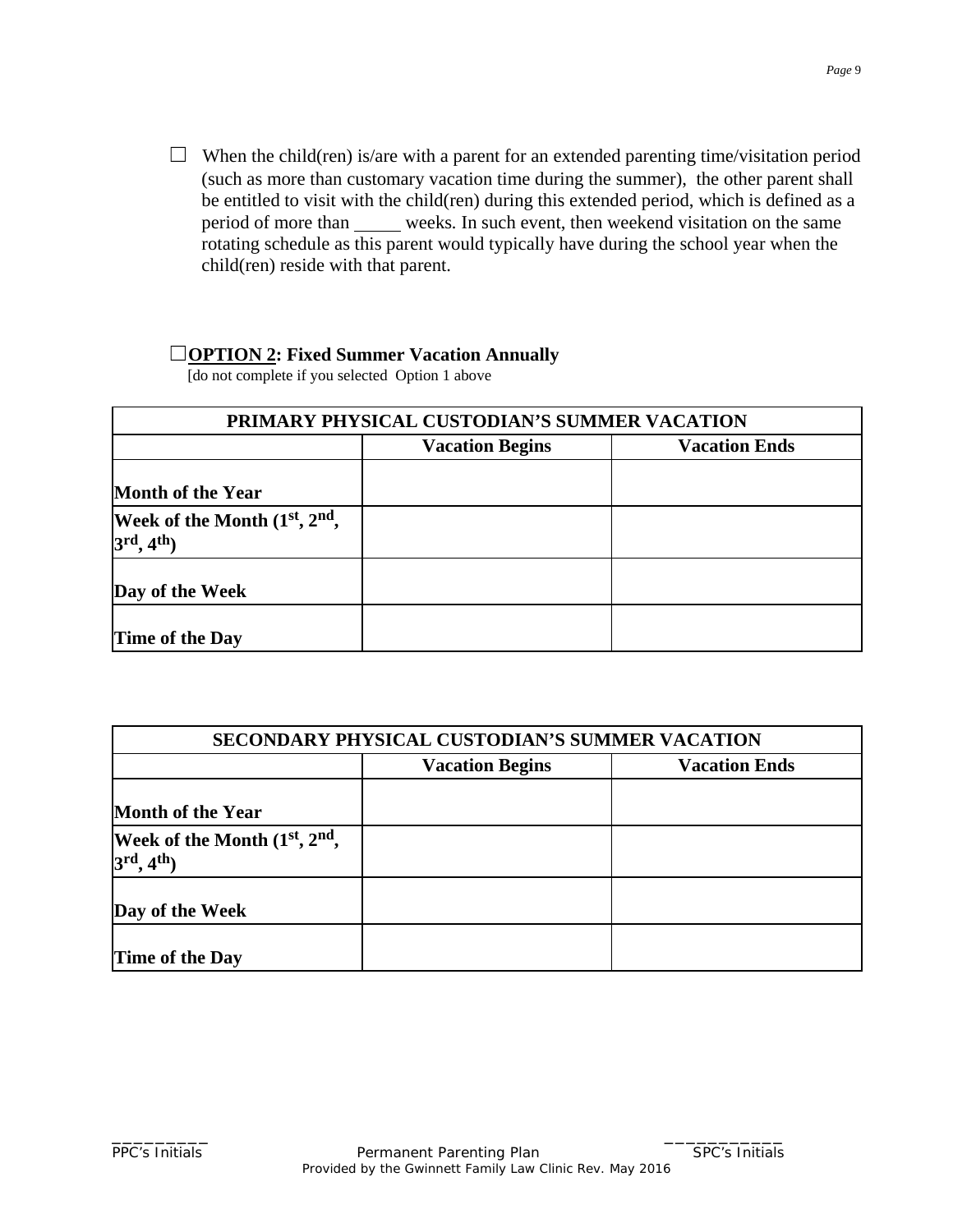## **5. OTHER HOLIDAY PERIODS (if applicable)**

*Indicate if child(ren) will be with the parent in ODD or EVEN numbered years or indicate EVERY year. Holiday weekends begin at \_\_\_\_\_\_ p.m. on the Friday before the holiday and end at \_\_\_\_\_\_* am pm *on the holiday, unless otherwise specified. Holiday weekends supersede normal weekend parenting times but holidays are superseded by spring/summer vacation as may be applicable in a given year.*

|                                                        | <b>PPC</b>                                                                                      | <b>SPC</b>                                               |
|--------------------------------------------------------|-------------------------------------------------------------------------------------------------|----------------------------------------------------------|
| Martin Luther King holiday weekend                     |                                                                                                 |                                                          |
| President's Day                                        |                                                                                                 |                                                          |
| Easter weekend                                         |                                                                                                 |                                                          |
| Memorial Day holiday weekend                           |                                                                                                 |                                                          |
| Mother's Day weekend                                   | Every                                                                                           |                                                          |
| Father's Day weekend                                   |                                                                                                 | Every                                                    |
| $4th$ of July holiday<br>(Summer vacation supersedes.) |                                                                                                 |                                                          |
| Labor Day holiday weekend                              |                                                                                                 |                                                          |
| Halloween evening<br>$p.m.$ to $\_\_\_\_p.m.$          |                                                                                                 |                                                          |
| Child's birthday                                       | respective parenting time weekend /weeknight<br>nearest in time as they so elect.               | The parent shall celebrate the child's birthday on their |
| Father's/Mother's Birthday                             | child on their respective parenting time<br>weekend/weeknight nearest in time as they so elect. | The parent shall celebrate their own birthday with the   |
| Other holidays/religious days:                         |                                                                                                 |                                                          |

**Other extended periods of time during school, etc.** (refer to the school schedule, if applicable.)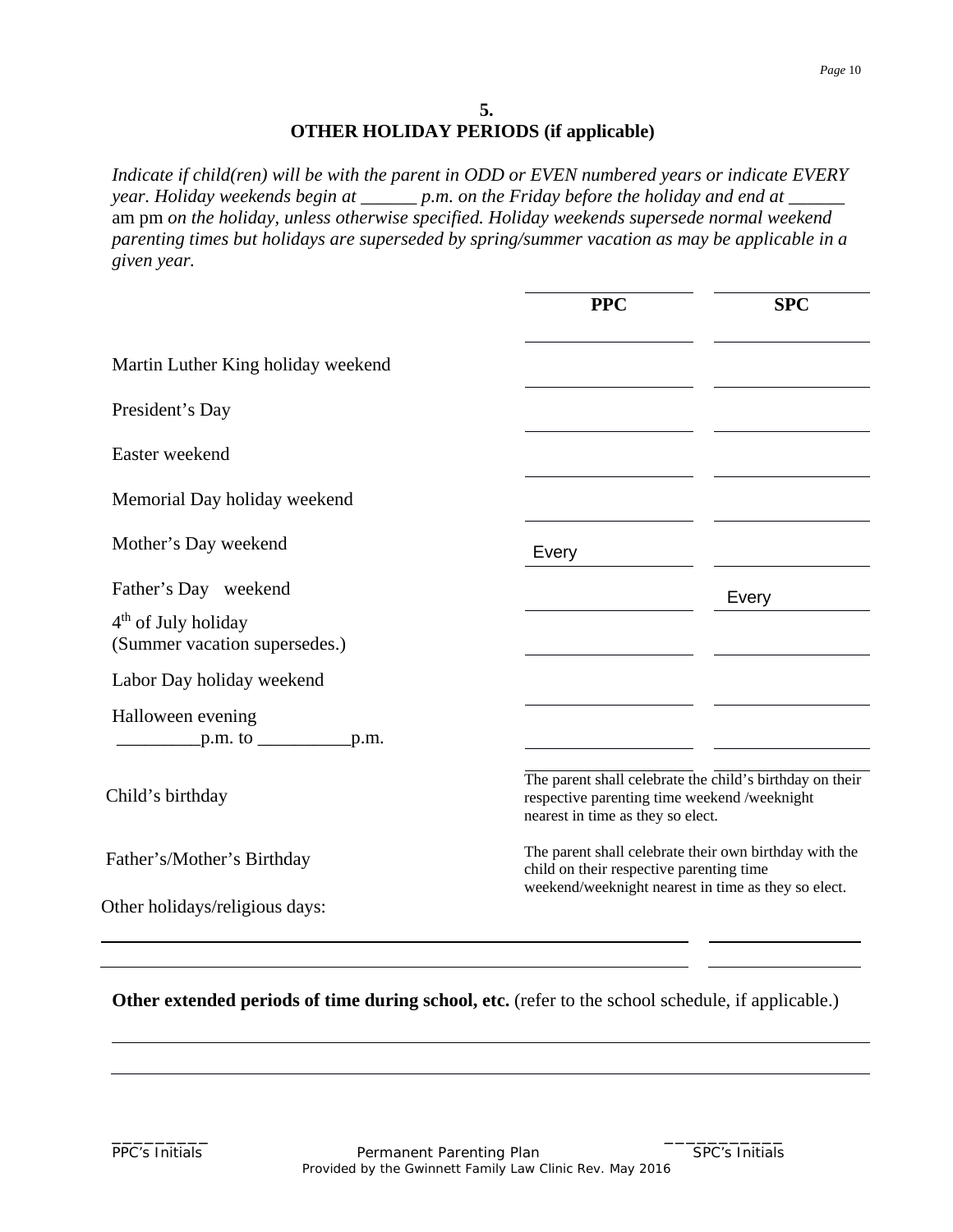#### **6. TRANSPORTATION**

#### **A. Meeting Location**

The parents shall exchange the children for visitation at:

- Primary Physical Custodian's residence ✔
- ☐ Secondary Physical Custodian's residence
- $\Box$  Other location:

[Specify landmark name, address, highway number/exit, etc.]

## **B. Responsibility for Transportation**

The parent responsible for transportation is [*choose only one option*]:

 $\Box$  Option 1: The following person is responsible for all visitation related transportation:

- ☐ Primary Physical Custodian
- $\Box$  Secondary Physical Custodian

 $\Box$  Option 2: Both parents are responsible for transportation for each visit as follows:

Parent responsible for transportation at the beginning of visitation:

Parent responsible for transportation at the end of visitation: \_\_\_\_\_\_\_\_\_\_\_\_\_\_\_\_\_\_\_\_\_\_\_

\_\_\_\_\_\_\_\_\_\_\_\_\_\_\_\_\_\_\_\_\_\_\_\_\_\_\_\_\_\_\_\_\_\_\_\_\_\_\_\_\_\_\_\_\_\_\_\_\_\_\_\_\_\_\_\_\_\_\_\_\_\_\_\_\_\_\_\_\_\_\_\_\_\_\_\_

\_\_\_\_\_\_\_\_\_\_\_\_\_\_\_\_\_\_\_\_\_\_\_\_\_\_\_\_\_\_\_\_\_\_\_\_\_\_\_\_\_\_\_\_\_\_\_\_\_\_\_\_\_\_\_\_\_\_\_\_\_\_\_\_\_\_\_\_\_\_\_\_\_\_\_\_

 $\Box$  Other:

- $\Box$  The Secondary Physical Custodian (SPC) shall arrive to pick up the children for visitation within 30 minutes of the scheduled time, or shall lose that visitation opportunity. In the event the PPC exceeds the grace period, the visitation for that period is forfeited unless the SPC suffers a breakdown or delay en route and the SPC promptly notifies the PPC by phone of the delay.
- ☐ If a parent does not possess a valid driver's license, he or she must make reasonable transportation arrangements to protect the children while in the care of that parent.
- $\Box$  Each parent may designate, from time to time hereafter, a responsible adult to assist them in transporting the children.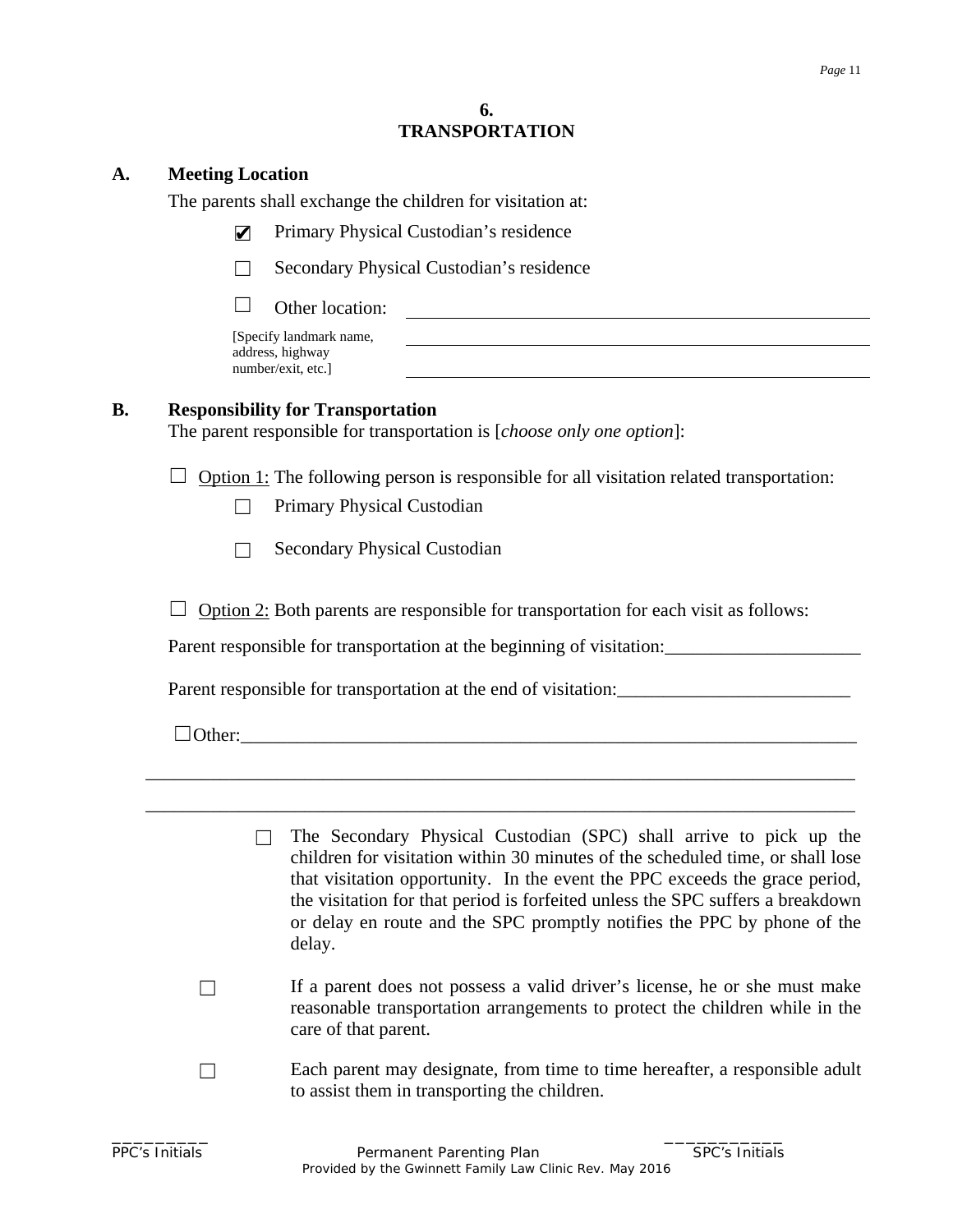## **7. PARENTING TIME REQUIREMENTS**

- □ Each parent shall return all the child's clothes and personal effects delivered to them by the other parent when the children are exchanged for visitation purposes.
- $\Box$  Each parent must notify the other parent prior to taking the children more than \_\_\_\_\_\_\_\_ miles away from the parent's residence overnight.
- □ Neither party shall have his or her girlfriend, boyfriend, or other overnight guest who is unrelated by blood or marriage spend the night when the child(ren) is/are present.
- ☐ Due to a history of alcohol and/or drug abuse by the ☐Plaintiff ☐Defendant, that/each parent is prohibited from consuming alcohol or illegal drugs when the child(ren) are in his or her custody.
- ☐ Neither parent will discuss past, present or future litigation with the children.

## **8. COMMUNICATION REQUIREMENTS**

#### **A. Parent to Parent**

Each parent shall promptly notify the other parent of a change of address, phone number or cell phone number. A parent changing their residence must give at least 30 days advance notice of the change and provide the full address of the new residence and phone number.

Exception: Due to prior acts of family violence, the address of the children and victim of family violence shall be kept confidential. The protected parent shall promptly notify the other parent, through a third party, of any change in contact information necessary to conduct visitation. No further communication is required.

It is presumed the Secondary Physical Custodian (SPC) will exercise all available parenting/visitation times. However, if the SPC is **NOT** going to exercise a specific parenting time, or **NOT** going to exercise parenting time for a specified period of time, then the SPC shall give notice to the Primary Physical Custodian (PPC) by phone, text message or email of his/her intent to **NOT** exercise parenting times as follows: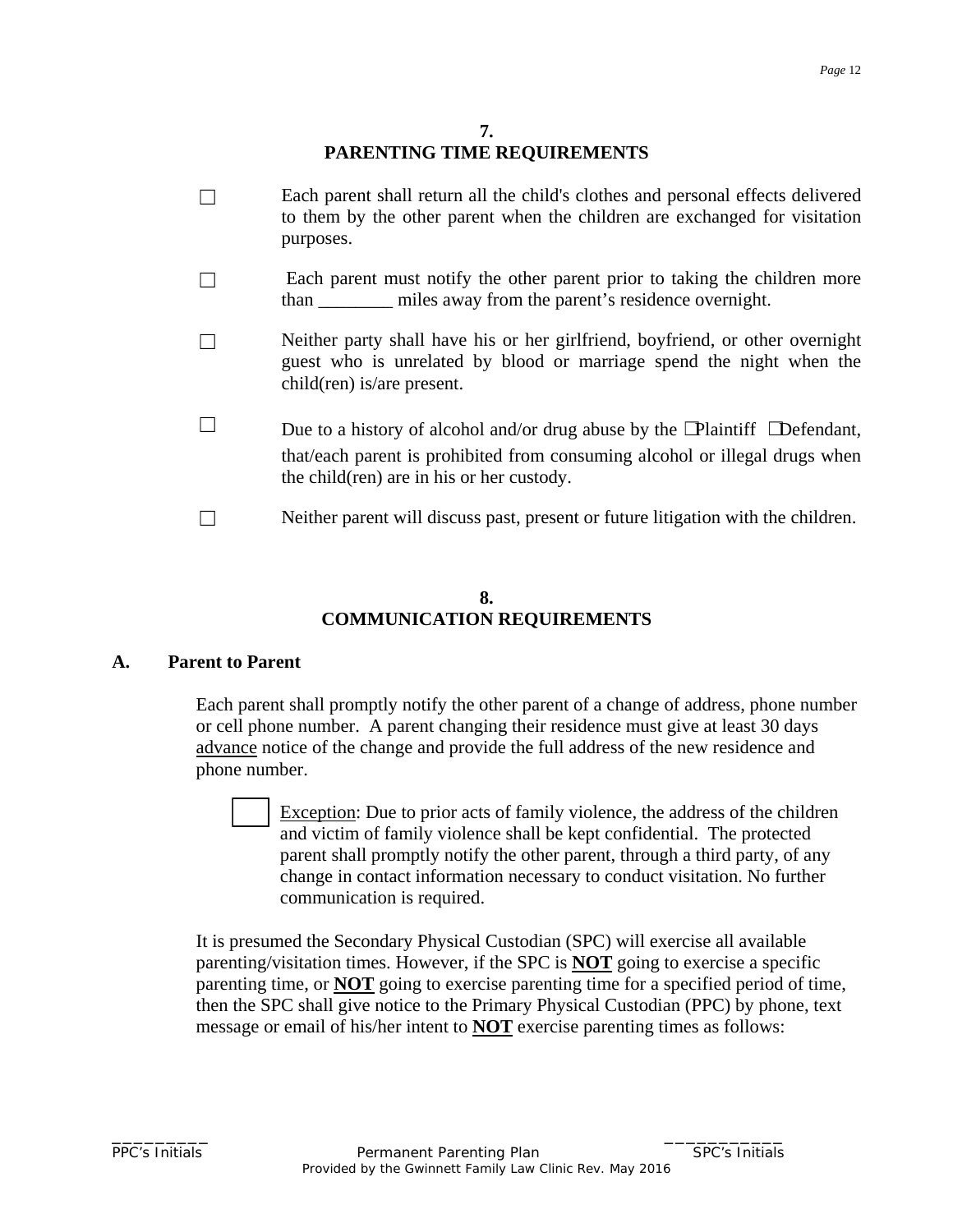- ☐ **(Check this box if the non-custodial parent shall give notice of intent to exercise parenting time):** Under this alternate provision, if the non-custodial parent **IS** going to exercise a specific parenting time, then the non-custodial parent shall give notice to the primary custodial parent by phone, text message or email of his/her intent to exercise parenting times as follows:
	- Weekend and weekday: at least 72 hours advance notice
	- Holiday weekends and vacations: at least 7 days advance notice
	- Summer vacation: at least 4 weeks advance notice
	- No parenting/visitation time for a specified period (weeks, months, etc.): immediate notice.

\_\_\_\_\_\_\_\_\_\_\_\_\_\_\_\_\_\_\_\_\_\_\_\_\_\_\_\_\_\_\_\_\_\_\_\_\_\_\_\_\_\_\_\_\_\_\_\_\_\_\_\_\_\_\_\_\_\_\_

•  $\Box$  Other: (if applicable)

#### **B. Parent to Child**

When the children are in the physical custody of one parent, the other parent has the right to contact the child(ren) as follows:

| $\blacksquare$ Reasonable telephone access, defined as no more than one call per day between the hours |
|--------------------------------------------------------------------------------------------------------|
|--------------------------------------------------------------------------------------------------------|

of  $\qquad \qquad$  a.m. and  $\qquad \qquad$  p.m.

 $\Box$  Reasonable text message or email

 $\Box$  By cell phone provided to the child(ren) at the sole expense of

☐ Other:

The purpose of this provision is to maintain reasonable contact with the children and shall not be used to harass, annoy, interfere or unreasonably pry into the personal life of the other parent.

Neither parent will monitor the telephone conversations their children have with the other parent.

• Neither parent will disparage, complain about, criticize, or blame the other parent or the other parent's family members in the presence of the children, and shall instruct others to refrain from such conduct in the presence of the children.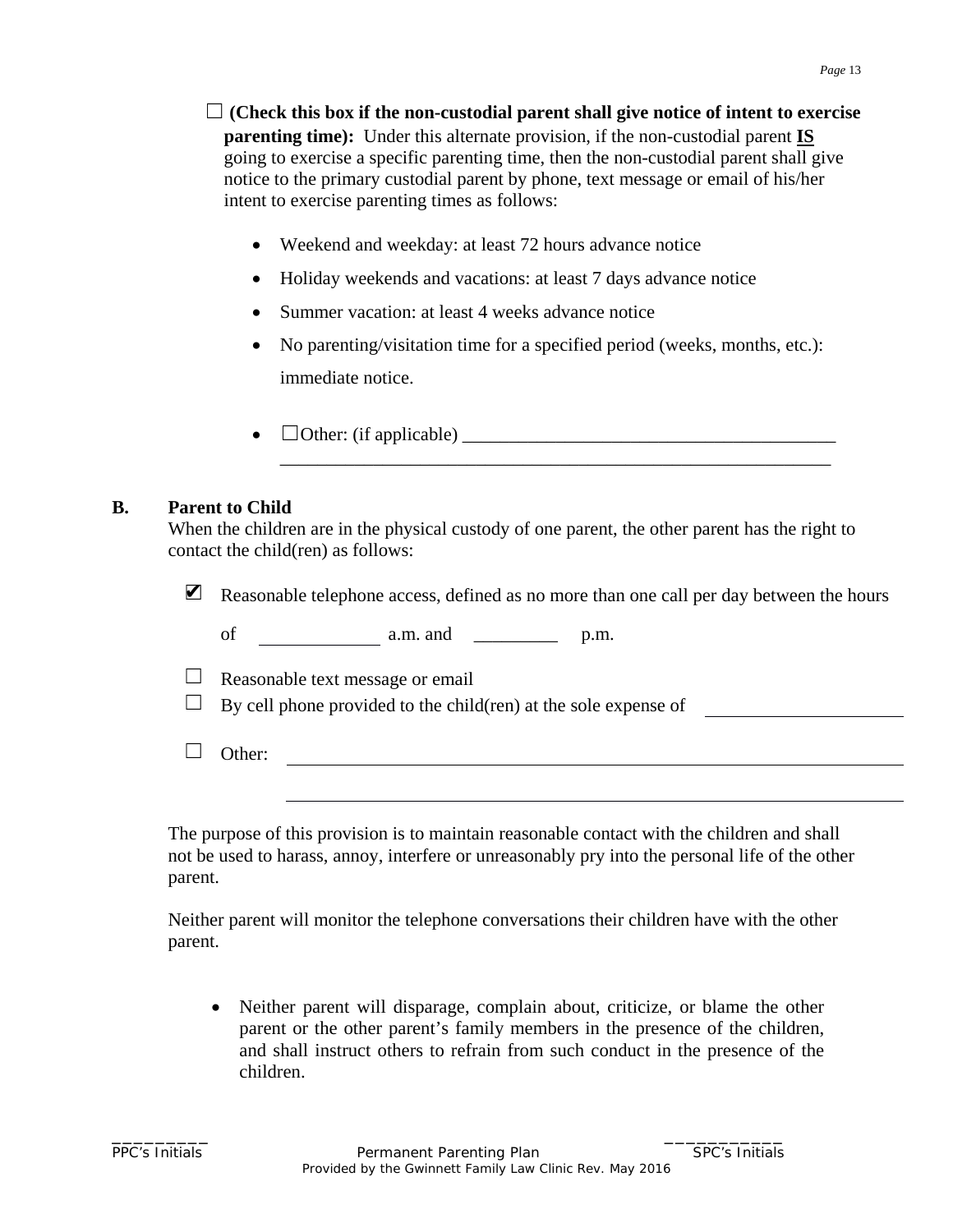• Neither parent shall place the children in the position of relaying messages or communications between the parents. The parents shall communicate between themselves and not through the children. Both parents acknowledge and agree that having the children act as the messenger between them is unfairly and unnecessarily stressful to the children.

#### **9. ACCESS TO RECORDS AND INFORMATION**

Absent agreement to limitations or court ordered limitations, pursuant to O.C.G.A. § 19-9-

 $1(b)(1)(D)$ , both parents are entitled to access to all of the children's records and information,

including, but not limited to, education, health, extracurricular activities, and religious

communications. Designation as a Secondary Physical Custodian does not affect a parent's right to

equal access to these records.

The parents shall take the necessary action with school authorities of the schools in which

the children are enrolled to:

- $\Box$  List both parents as a parent of the children.
- $\Box$  Authorize the school to release to both parents any and all information concerning the children.
- □ Ensure that both parents receive copies of any notices regarding the children.

## **10. MODIFICATION OF PLAN OR DISAGREEMENTS**

Parties may, by mutual agreement, vary the parenting time/visitation; however, such agreement shall not be a binding court order.

Custody and child support may ONLY be lawfully modified by court order.

\_\_\_\_\_\_\_\_\_ \_\_\_\_\_\_\_\_\_\_\_

Should the parents disagree about this parenting plan or wish to modify it, they must make a reasonable good faith effort to resolve the issue between them.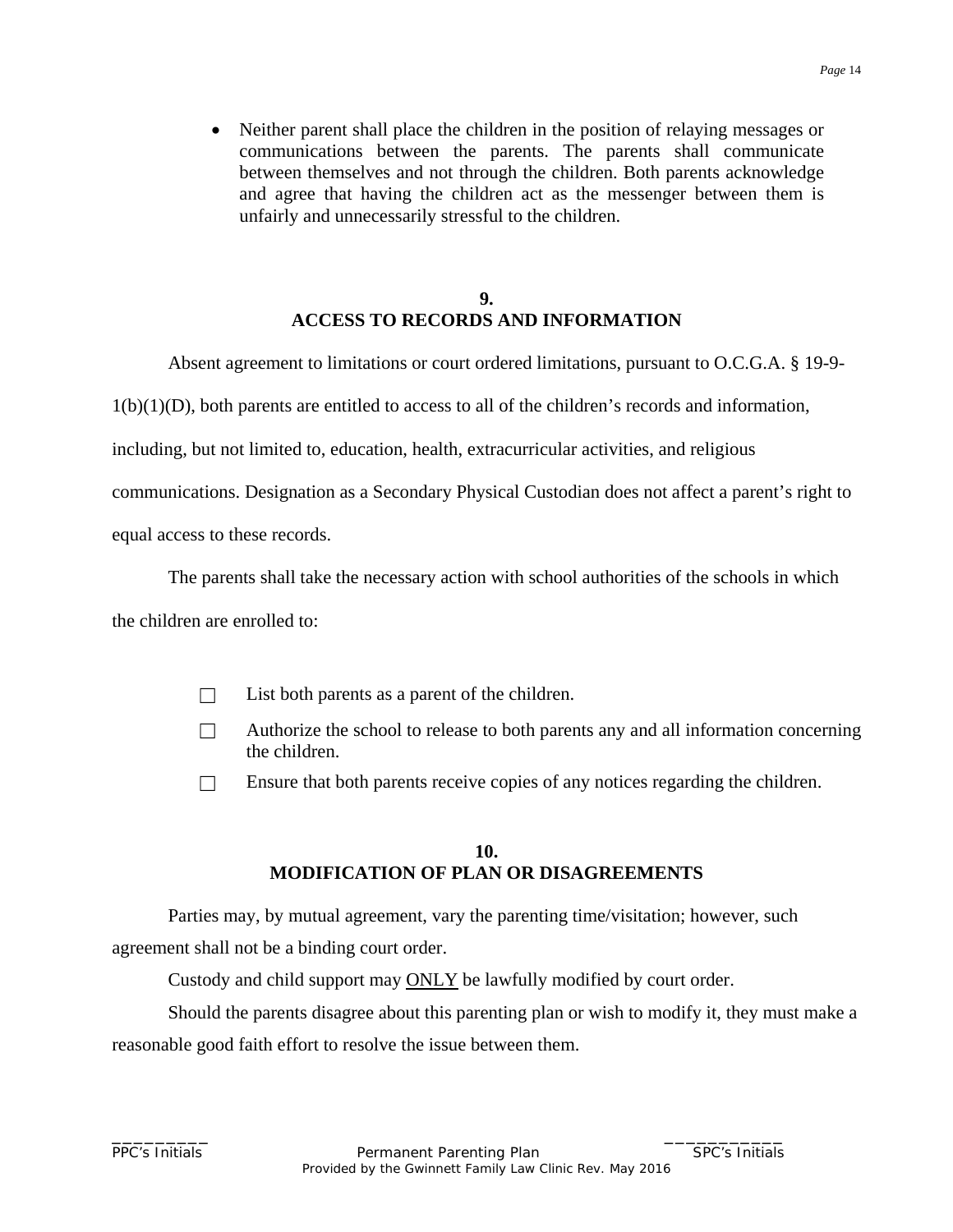## **11. PARENT'S CONSENT**

Please review the following and initial:

1. We recognize that a close and continuing parent-child relationship and continuity in the child's life is in the child's best interest.

PPC's Initials: SPC's Initials

2. We recognize that our child's needs will change and grow as the child matures; we have made a good faith effort to take these changing needs into account so that the need for future modifications to the parenting plan are minimized.

PPC's Initials: SPC's Initials:

3. We recognize that the parent with physical custody will make the day-to-day decisions and emergency decisions while the child is residing with such parent.

PC's Initials: SPC's Initials:

We knowingly and voluntarily agree on the terms of this Parenting Plan. Each of us affirms that the information we have provided in this Plan is true and correct.

Primary Physical Custodian's Signature Secondary Physical Custodian's Signature

PPC's Printed Name SPC's Printed Name

# **ORDER**

The Court has reviewed the foregoing Parenting Plan, and it is hereby made the order of this Court. Each party is ORDERED and directed to comply with the terms and provisions set forth herein. **HEREIN FAIL NOT. SO ORDERED,** this

 $\frac{day}{f}$  of  $\frac{dy}{f}$ 

\_\_\_\_\_\_\_\_\_\_\_\_\_\_\_\_\_\_\_\_\_\_\_\_\_\_\_\_\_\_\_\_\_\_ **JUDGE** GWINNETT COUNTY SUPERIOR COURT